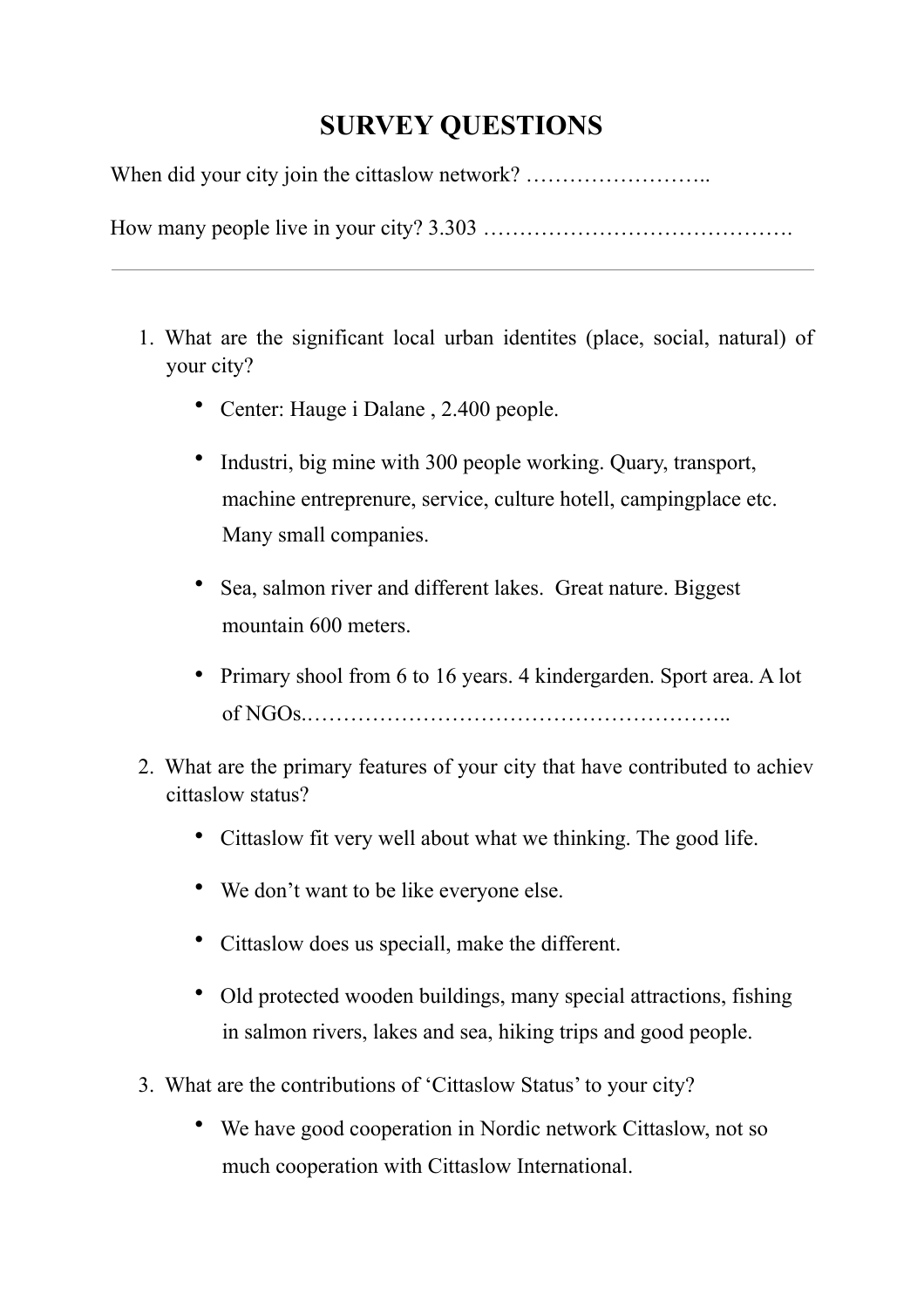- From Cittaslow: Branding, promotion and participation in relevant projects.
- 4. Are there any Project, plan sor organisations linked to cittaslow criteria after achieving cittaslow status?
	- Sokndal has undergone criteria for membership of Cittaslow. It is prepared an action plan adopted by the council.

……………………………………………………..

- 5. How does cittaslow status affect local development in your city?
	- It is very pocitive for the buisness, specially for camping place, hotel and shops.……………………………………………………..
	- Sokndal was first member for Scandinavia. Therefore we have get very good promotion during newspaper, magazine, TV etc.
- 6. Is there any activities or policy related to clean energy production and consumption in your city?
	- We have clean energy today during wather engergy. Working now with 2 big project sith wind energy.
- 7. Are there any activities or policies for disabled people? If it is "yes", please explain it.
	- We have no direct activities against the Cittaslow, but follow national laws and regulations in relation to universal design. It does work actively so that what is done should be available to everyone.
- 8) Please inform about types of urban transportation and situations.

| Types of | Situation of utilization |  |
|----------|--------------------------|--|
|----------|--------------------------|--|